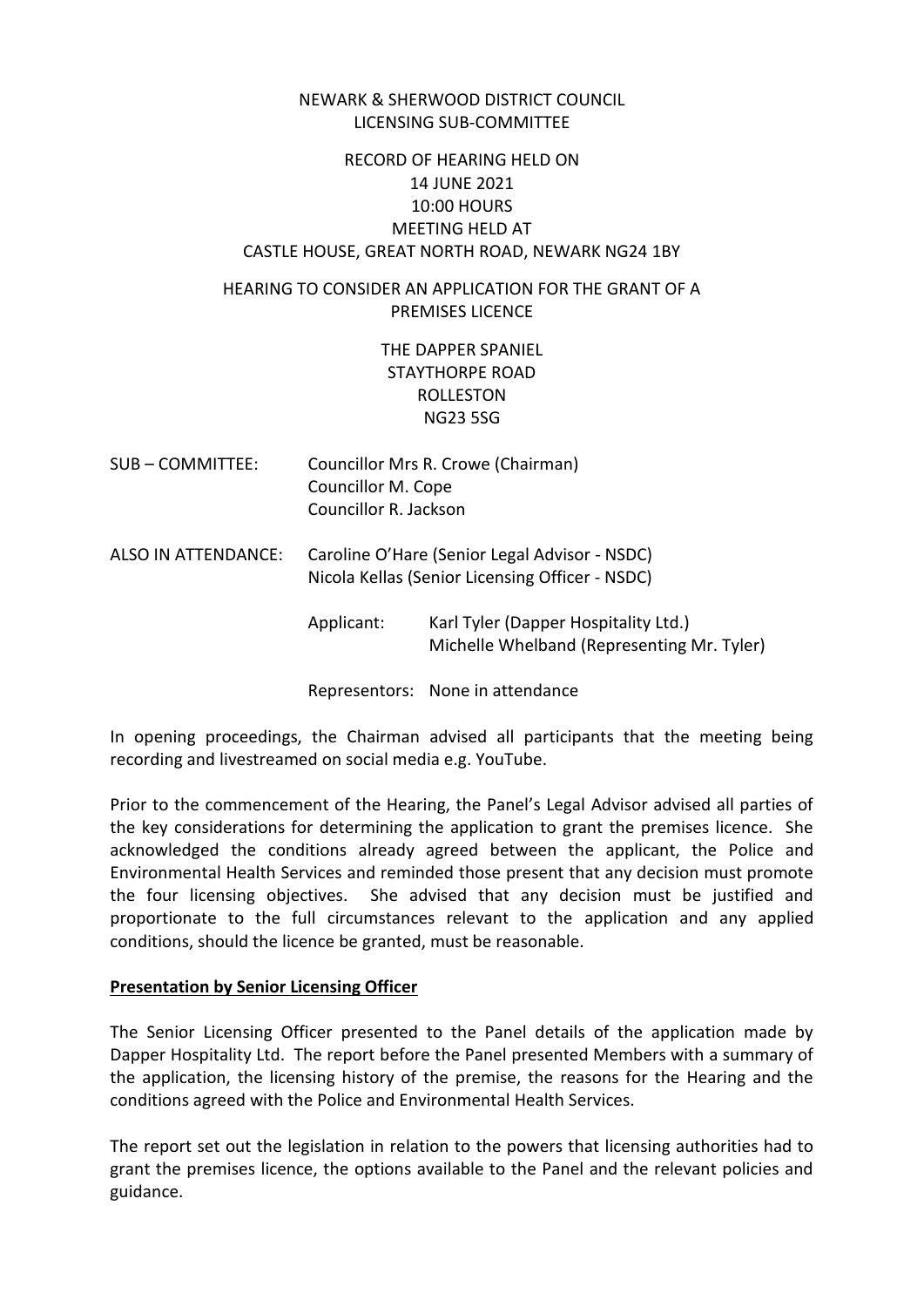## **Presentation of Application**

Ms Whelband advised the Licensing Panel that none of the objections received were in relation to the sale of alcohol or the provision of indoor entertainment and related solely to the provision of entertainment outdoors. She referred the Panel to the bundle of papers submitted which contained letters of support from the premise's customers.

## Questions

Councillor Jackson queried as to what type of entertainment was provided outdoors. Mr. Tyler advised that there were never more than 2 performers and was almost always acoustic in nature, referring to it as soft, pleasant, non-offensive music. He added that he also checked the decibel levels when entertainment was provided by using a device at the edge of his boundary. Mr. Tyler further added that he had been advised by a member of the Licensing Team as to what an acceptable level would be.

In referring to the hours as applied for, Councillor Mrs Crowe queried what times music would be played in relation to the closing time of the premise. Mr. Tyler stated that these would be 7pm to 9.30pm but this would now be inside the premise. He stated that the hours applied for were later but that was to provide flexibility should an event be held at the premise.

The Senior Licensing Officer sought clarity as to whether Mr. Tyler wished to amend the application to remove the request to hold entertainment outdoors. Mr. Tyler stated he did not wish to amend the application in that regard, but added that live music would only be held outside until 7pm.

Councillor Cope queried whether Mr. Tyler had ever had noise levels professionally checked. He also queried why he had stated that he would only hold live music indoors, given that the summer months were just starting. In response Mr. Tyler stated that he checked the levels when live entertainment was being held and if the levels breached 80dcbs it was turned down. He added that the provision of live entertainment indoors 'worked' for his business but wished to retain the application for hours to permit entertainment outdoors to enable him to use it if he wished.

Councillor Jackson queried as to whether off-sales were sold in sealed containers and drunk off the premises. Mr. Tyler confirmed that that was correct. The Senior Licensing Officer queried whether Mr. Tyler would be prepared to accept that off-sales must be sold in a sealed container as a condition should the licence be granted. She also added that any discussion Mr. Tyler had held about acceptable decibel levels would not have been held with the Licensing Team and it would more likely have been with an Environmental Health Officer. Mr. Tyler confirmed he would accept a condition in relation to off sales being in a sealed container.

In response to where the outdoor entertainment was held, Mr. Tyler confirmed it was in a covered garden area.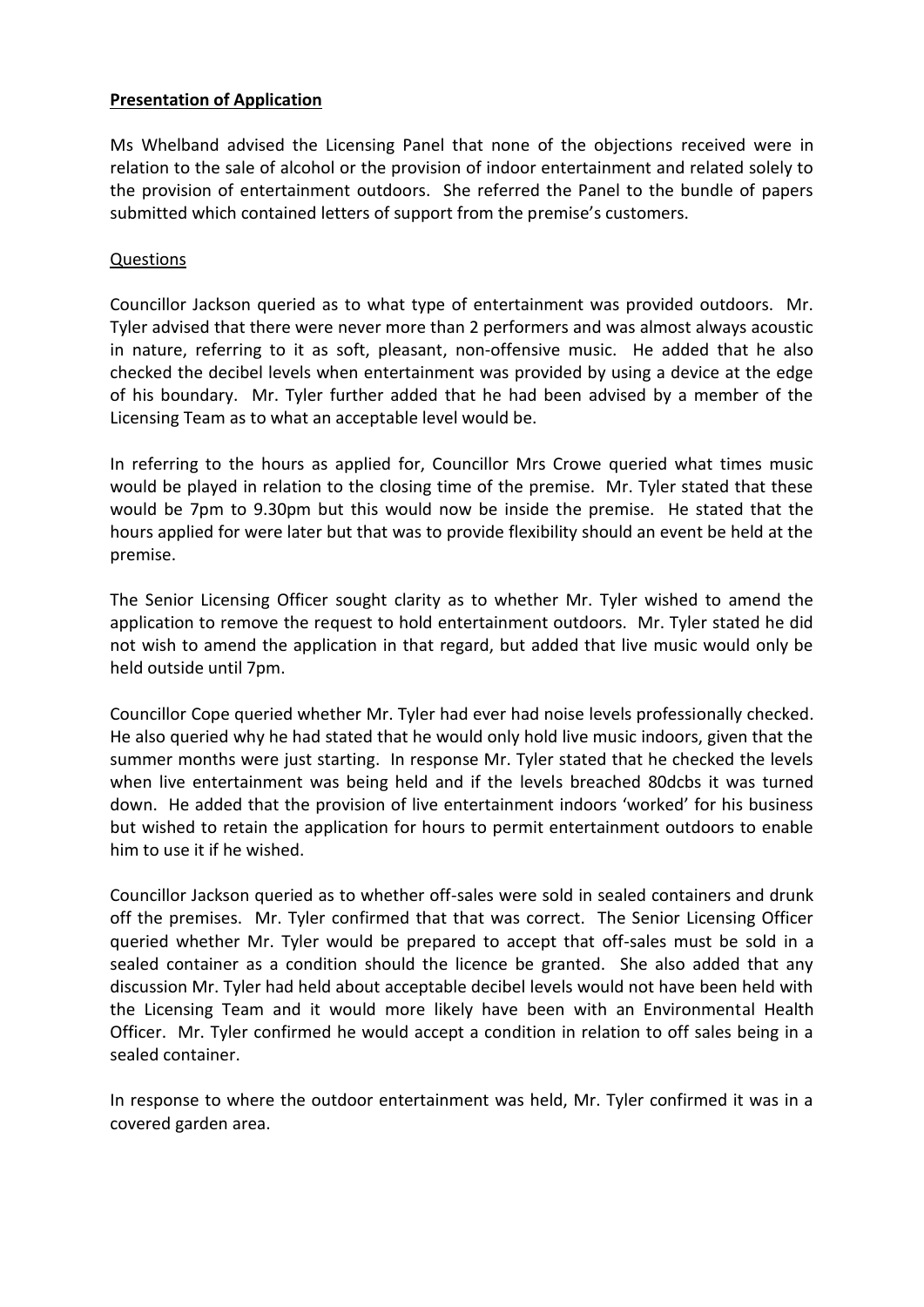## **Summing Up**

Ms Whelband stated that the application was for a Premise Licence to allow the supply of alcohol and to permit the provision of live and recorded music. There had been only 1 representation/objection made but a number of letters of support had been provided. Ms Whelband referred to a number of the individual letters all of which stated that no issues were experienced with the operation of the premises, adding that it clearly indicated that the level of noise was not excessive.

She noted that Mr. Tyler had amended his application to accommodate local residents' concerns which she considered to be more than reasonable. She further noted that the reason for retaining the ability to provide entertainment outdoors was to allow for this during the summer months.

Ms Whelband stated that notices would be posted asking customers to leave the premise quietly as it was in a residential area and that this would be reinforced by staff members.

In the 2 years since Mr. Tyler's operation of the business had begun, Ms Whelband stated that no incidents of crime and disorder had occurred and that there had never been a reason for the Police to be called to the premises. The demographic of the premise was that of over-30 year olds who were fairly affluent. The premise also had a children's play area. The premise provided a safe environment for its customers and also an economic benefit for the village and surrounding area. She added that the safety and wellbeing of its customers and staff were of paramount importance.

Ms Whelband referred to the community involvement undertaken by the premise, especially during the lockdowns resulting from the Pandemic.

In noting that the premise was the only pub/restaurant in the village, Ms Whelband also informed the Panel that a catering company was also operated from the premise, providing catering to the village hall and other private functions. The premise also provide a bar service upon request.

Ms Whelband stated that the majority of residents believed the premise to be the heart and hub of village life and that the application was more than reasonable, adding that the licensing objectives would not be breached. She also stated that it was her belief that the objection was vague and should not be a reason to refuse the granting of the licence. **Decision**

| <b>Licensable Activity</b> | <b>Days</b>                                                                                                                            | <b>Times</b>   |
|----------------------------|----------------------------------------------------------------------------------------------------------------------------------------|----------------|
| Live Music Indoors         | Wednesday, Friday, Saturday and Sunday                                                                                                 | 10:00 to 23:00 |
| Live Music Outdoors        | Friday and Saturday                                                                                                                    | 10:00 to 19:00 |
| Live Music Outdoors        | Wednesday and Sunday                                                                                                                   | 10:00 to 17:00 |
|                            | Save for if the Sunday is the day immediately<br>prior to a Bank Holiday Monday when the<br>permitted hours for music outside shall be | 10:00 to 19:00 |

The decision of the Panel was to grant the licence subject to the following modifications and conditions: